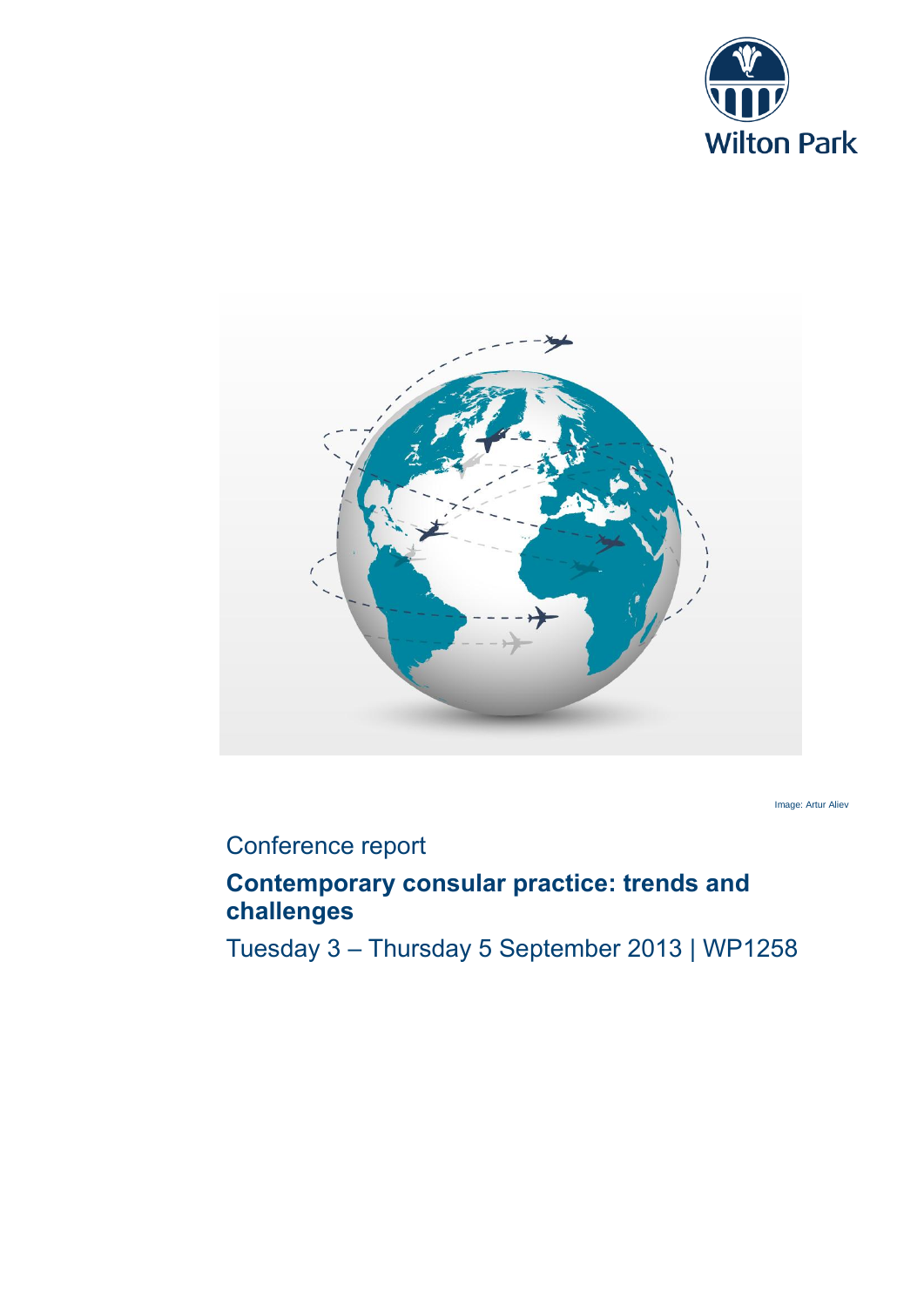

# Conference report

# **Contemporary consular practice: trends and challenges**

# Tuesday 3 – Thursday 5 September 2013 | WP1258

## **Objectives of Forum**

In an increasingly inter-connected world, the needs and expectations of 'global citizens' have led to ever more complex demands on consular services. The Consular Forum brought together senior consular officials alongside selected academics from a wide range of countries to discuss contemporary issues and emerging opportunities in the delivery of these services. The Forum provided an opportunity to:

- promote and deepen an understanding of the current issues facing consular services
- facilitate an expert exchange of experience, best practice and lessons learned
- consider creative opportunities and innovative ways of cross-border working in order to maximise expertise and resources
- explore potential mechanisms to promote further cooperation and networking

## **Executive summary**

Globalisation, increased mobility and interconnectedness have greatly increased the demand for consular services. Changes in technology and society have led to more travellers, more overseas workers, more scrutiny, more complex case work, more emergencies, more exotic locations and more expectations of timely and personalised service. Governments face similar problems in the consular domain and there is a general concern as to whether they have the financial, technological and human resource capacity to keep up with these challenges. Greater cooperation on best practices, lessons learned, research, training, service delivery innovations and crisis management could improve consular services and help make better use of resources, especially for those countries with limited resources. Participants were keen on repeating the Consular Forum event and making the forum a useful platform for dialogue and information exchange; calling upon the Forum's Steering Committee to develop an action plan, expand the membership (potentially beginning with countries invited but that were unable to attend the first meeting) and improve upon the Forum's model following this first experience.

## **Managing expectations**

### **Citizens**

1. Protecting citizens overseas is often viewed by the public as one of the most important mandates of foreign affairs, yet many Ministries of Foreign Affairs (MFAs) do not apportion the relevant resources and importance to consular services in a way that matches public expectations. Further, the consular function often goes underrecognized as compared to traditional diplomacy functions. However, in a minority of countries, consular services are the number one activity of their MFAs and they possess considerable resources to achieve their consular mandate. Citizens often do

" Protecting citizens overseas is often viewed by the public as one of the most important mandates of foreign affairs..."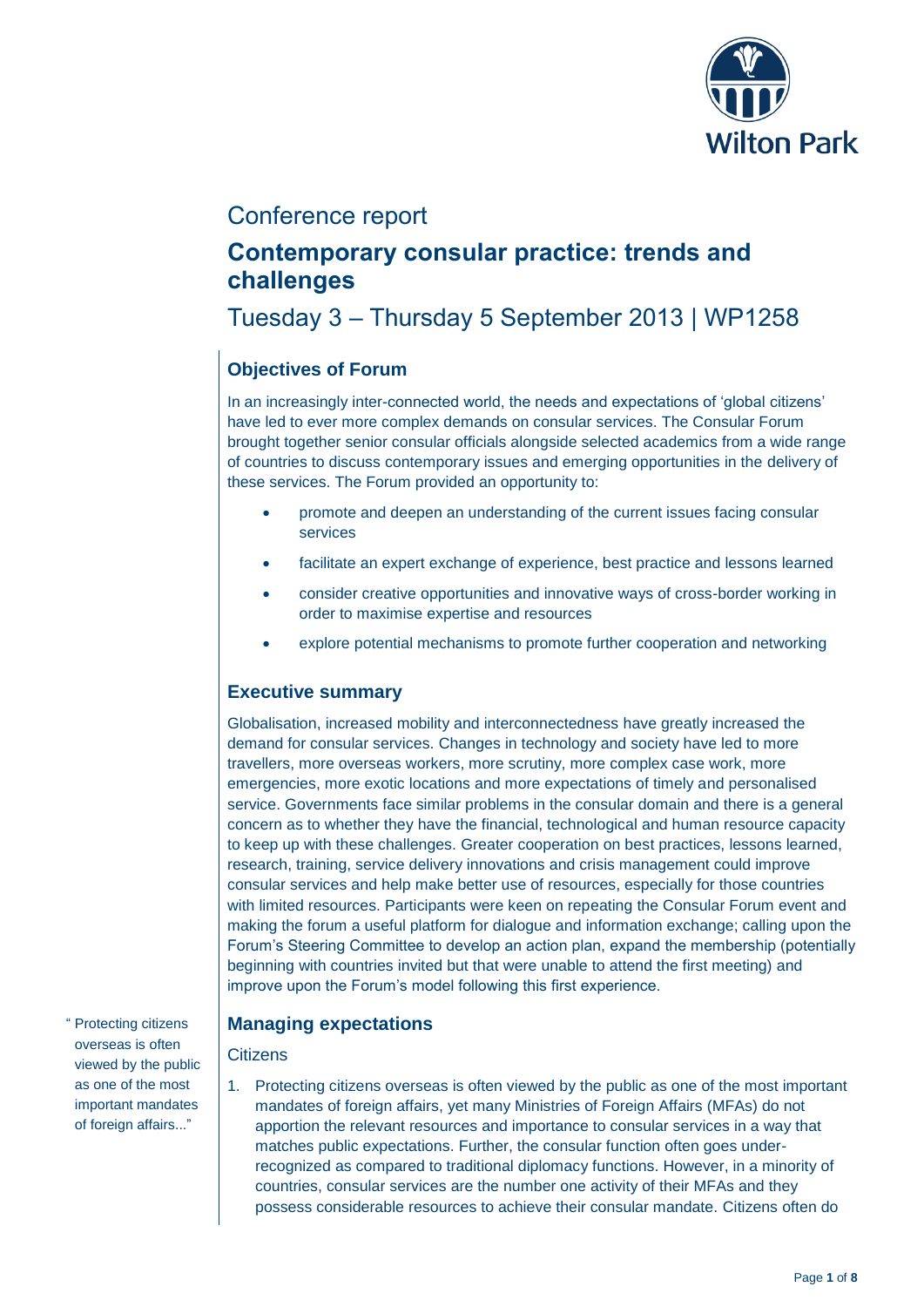"Governments are the victims of their own success and citizens often seek government assistance as a first rather than last resort."

"...there is still a need for consistency in the delivery of consular services"

"Political reinforcement to the public of the importance of taking personal responsibility for their actions….can help in shaping broader expectations."

"...governments' ability to issue travel advice is a powerful tool and can have a direct impact on the travel industry."

not understand what 'consular' means, but just have a generalised sense that their government will assist them if they are in trouble overseas. For some countries, consular services are a constitutional or legislated right, for others they are a discretionary service. This can result in differences in service delivery and client expectations across countries

- 2. Statistical trends indicate that travelling has increased globally: people are travelling to more risky destinations for work and are undertaking adventure travel; and travel has spiked for young adults and retirees, who engender their own particular consular challenges. Too often, travellers do not take enough personal responsibility for their actions, despite technological advances enabling them to be better connected and to solve their own problems themselves. Changing the culture of citizens' expectations is extraordinarily difficult. Governments are the victims of their own success and citizens often seek government assistance as a first rather than last resort. Fundamentally, who should be responsible for safe travel or how should that responsibility be shared?
- 3. In the context of stressed consular services delivery capacity, many countries are attempting to alter (decrease) demand for consular services by actively managing citizen expectations, by publicly stating the limits on consular assistance, using public awareness campaigns to emphasise personal responsibility for safe travel and charging fees for consular services. Further, there is still a need for consistency in the delivery of consular services to avoid confusion among clients, a stronger culture of coresponsibility to be built and a need for governments to learn to decline requests for assistance, accompanied by a clear, accountable explanation as to why a request is refused. But not all countries face the same challenges. In some cases, countries not facing fiscal challenges continue to provide a range of consular services to their citizens abroad that may be more ample, or even unique, when compared to the offerings of other countries

### Media

4. There is often a conflict within MFAs on how to approach media reporting on consular cases, between harnessing the opportunity to defend the government's reputation by highlighting the work and special effort involved in cases, and emphasizing the limitations on the consular role and the need for individuals to take more personal responsibility. Governments should capitalise on media coverage to publicise travel advice during crises and place restrictions on media reporting in some circumstances, such as kidnappings

### Political actors

5. Media coverage often sparks political interest by foreign ministers and heads of state. Politicians often want to become involved in high profile cases to show that they can resolve them. However, political involvement can lead to over-servicing, which results in a vicious cycle of media reporting and increased client expectations. Consular officials can manage political involvement by comparing actions taken in other cases and trying to seek consistency from politicians in their responses. Political reinforcement to the public of the importance of taking personal responsibility for their actions and of government assistance as a point of last, not first resort, can help in shaping broader expectations.

### **Other actors in the consular realm**

#### Private sector

6. A significant percentage of requests for assistance by citizens overseas are handled by the private sector, such as business employers and insurance companies, and never make it onto the consular radar. Formal or informal cooperation with these sectors is worth exploring further. In some countries, travel insurance is a mandatory requirement to leave the country of origin. In many other countries, travel insurance has become less common and less comprehensive. Often citizens may not realize, due to unclear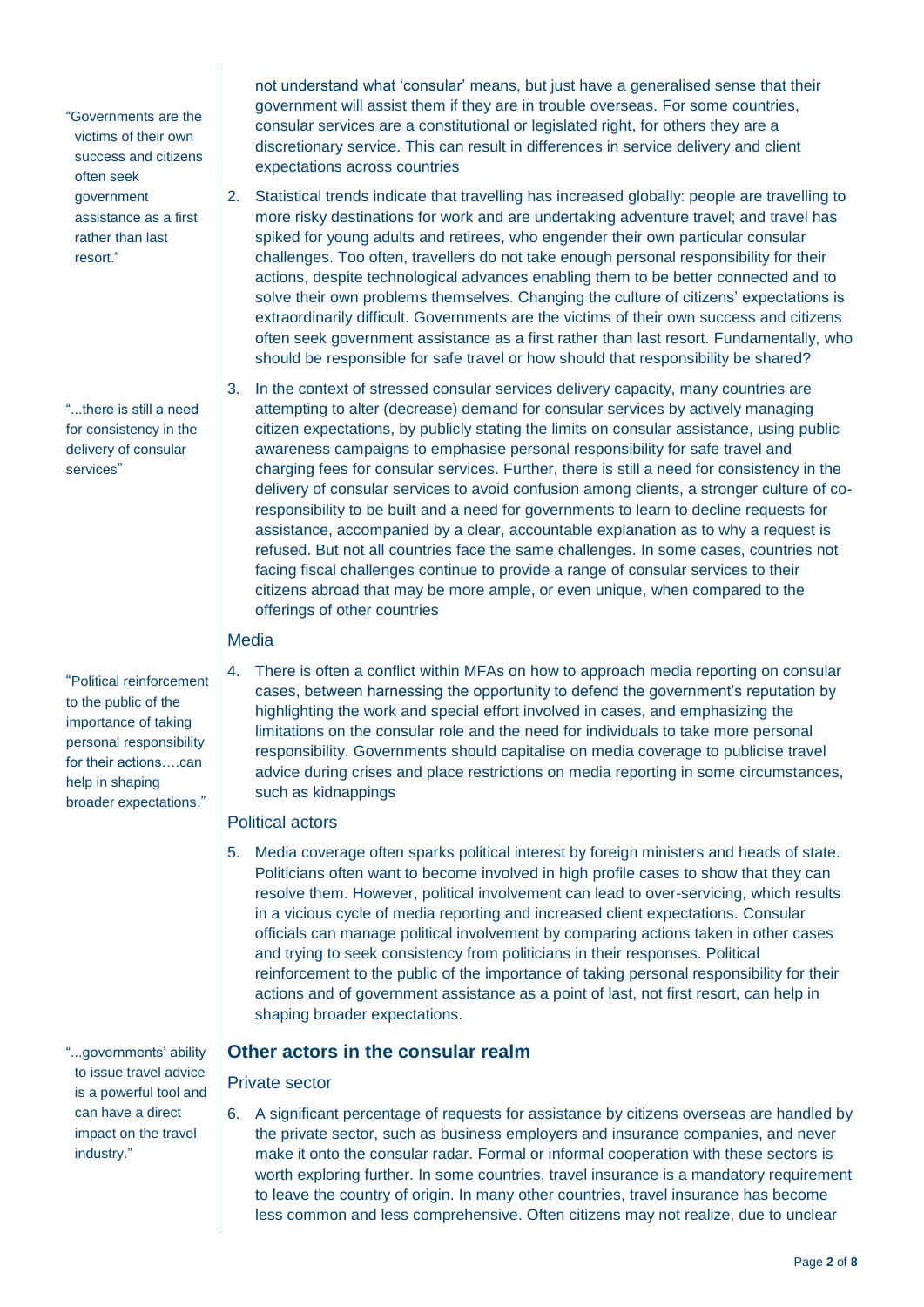travel insurance policies, that they have inadequate coverage, resulting in a false sense of security. Further, governments' ability to issue travel advice is a powerful tool and can have a direct impact on the travel industry. For example, advice not to travel to certain destinations may enable travellers to claim refunds for booked trips.

" Balancing responsibilities between public and private sectors will depend on national legislations and cultural expectations regarding the state's responsibility for travelling individuals."

" Challenges in obtaining traveller registrations include unwieldy systems and privacy data concerns by travellers.

"MFAs need to embrace technology to simplify registration systems,..."

"It is anticipated that, in the near future, citizens will expect to be able to conduct most consular transactions through technology rather than face-to-face contact."

- 7. International corporations often have more resources in remote locations to assist their employees and other citizens in crisis situations with more ease than governments. Building good relationships with this sector could result in these resources being available to governments in emergencies.
- 8. While there are acknowledged limits on the responsibility of the private sector, questions of liability should be explored. Should travel agents include travel insurance in their holiday packages or should travel arrangers be responsible for certain basic consular assistance services? Should corporations be more responsible for the welfare of their subcontractors and expatriate employees? Balancing responsibilities between public and private sectors will depend on national legislations and cultural expectations regarding the state's responsibility for travelling individuals. Increased communication and collaboration with the private sector can lead to mutual gains.

#### Non-government organisations

9. Non-government organisations (NGOs) can provide assistance to governments by complementing or assuming some consular functions. NGO partnerships include: citizen diaspora organisations acting as consular wardens in crisis situations, coordinating and encouraging travel registrations, disseminating travel advice and explaining embassy roles; prisoner welfare organisations conducting prison visits; and foster child organisations attempting to place dual-national foster children with same culture foster families.

### **Consular services tools and systems**

Registration systems

- 10. Travel registration systems have been widely ineffective in capturing the details of expatriates in any given country. While registrations tend to increase during crises, travellers often do not de-register, leaving out-dated and incorrect data. Most countries continue to encourage citizens to register their travel plans and at least one country indicated that registration was compulsory. Another indicated that registrations are automatically deleted if travellers do not confirm data on a regular basis. Challenges in obtaining traveller registrations include unwieldy systems and privacy data concerns by travellers. There is a fear by some MFAs that travel registration systems create false expectations by clients that they will be contacted or assisted in the event of an emergency.
- 11. An alternative to the traditional travel registration system is a 'just in time' registration system, which is only open for registration during crises, and where travellers or members of the public can input data about themselves or their family or close friends over the internet, mobile applications or social networking websites. This data must be controlled for quality by consular officials. MFAs need to embrace technology to simplify registration systems, create user-friendly mobile applications and use social media tools to open up lines of communication with clients, particularly in dangerous locations and crisis situations.

### Travel advice

12. Travel advice documents are often too risk averse and used by MFAs to protect themselves from blame. Some MFAs have a 'no double standard' principle or legislation, which requires them to publish for the public any warnings given to government employees regarding intelligence or threats. For some countries a 'do not travel' instruction forbids travel to a given destination, whereas for others the advice is provided as guidance only.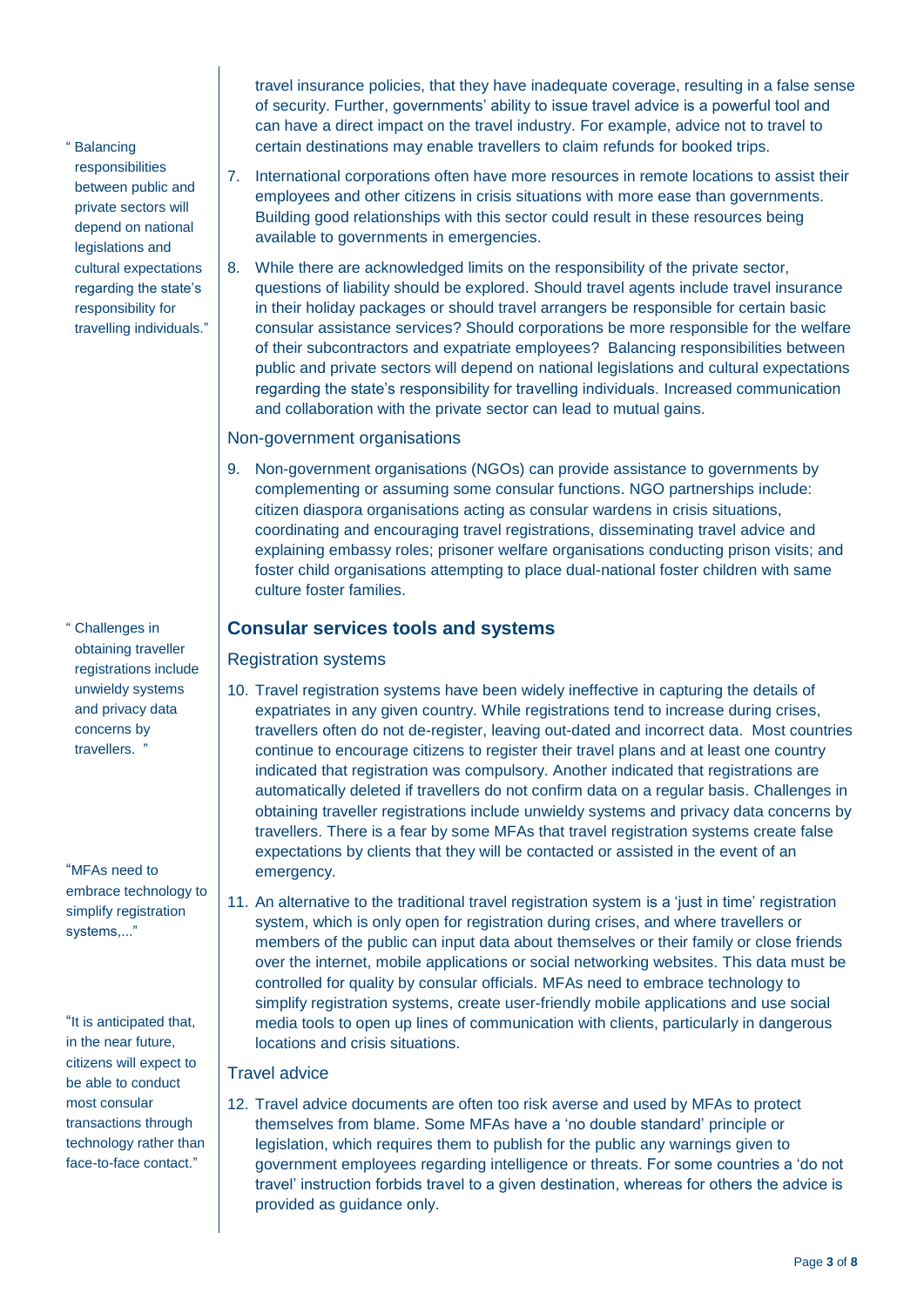"The challenge for MFAs is to move from a static 'registry' approach, to interactive, information on demand, flash organisation and crowd-sourced intelligence."

13. Travel advice, when issued in a timely manner, can assist in managing crises and informing the public on how to respond in emergency situations. However, this advice is unlikely to deter diaspora with dual citizenships from visiting family and friends in dangerous locations. Travel advice to targeted demographics, such as retirees, students, gay populations, cruise passengers or for commonly travelled routes, can assist in better dispersing important consular messages and managing expectations. Countries are also generally interested in knowing what other countries are advising and in comparing that advice to their own.

#### **Technology**

- 14. Advances in technology have made communicating faster and easier; however these are not without their difficulties for consular services. Social media has led to increased scrutiny of cases. Families and friends who lose contact with their loved ones for short periods of time, may panic and conclude that something sinister has happened to them; and the faster pace of life raises clients' expectations of quick solutions to complex problems. It is anticipated that, in the near future, citizens will expect to be able to conduct most consular transactions through technology rather than face-to-face contact.
- 15. Governments are experimenting with using technology and innovations to meet consular objectives; however this is often hindered by bureaucratic processes and a lack of funding. Some countries have made significant investments to develop an impressive array of technological tools. Collaboration with private sector companies could provide innovative solutions to technological problems, including creating better products than those engineered by in-house government information technology departments. However, security and privacy issues are of concern to governments as they negotiate the changing technological landscape.
- 16. There are numerous areas for potential technological advances in the consular arena, many of which are beginning to be realised. Online websites have been established to facilitate passport renewals, notarial services, travel registrations and country reports. Communications are conducted with citizens via toll free phone numbers, operational call centres, email, MFA websites and on social media such as Twitter, Facebook and YouTube. Targeted advertisements on social media websites are often an inexpensive and effective means of raising awareness and managing expectations. Mobile phone applications are being built to simplify travel registration processes and provide travel advice that is easier to read and more enticing. There is potential to use GPS trackers on mobile applications to trace citizens' movement. Partnerships with mobile phone companies are enabling MFAs to send welcome messages to citizens as they arrive in a foreign country, reminding them to travel safely, register their travel and providing consular phone numbers in case of emergency.
- 17. Many citizens now prefer interactive communication with consular officials by social media. Social media is a major asset for client contact that is not yet used to its full potential. The challenge for MFAs is to move from a static 'registry' approach, to interactive, information on demand, flash organisation and crowd-sourced intelligence. Structuring mobile applications that encourage people to add value to the applications as they use them can provide mutual benefits to the owners and the users of information. Two-way communication via social media enables MFAs to receive citizen innovations and insights and raise citizens' awareness of travel warnings, particularly in crisis

## **Legal issues**

### Dual Citizens

18. There is almost no disadvantage for someone to hold more than one citizenship; however, with respect to consular assistance, dual nationals can be in a legal limbo. While clients are often given the choice as to which country they wish to be informed of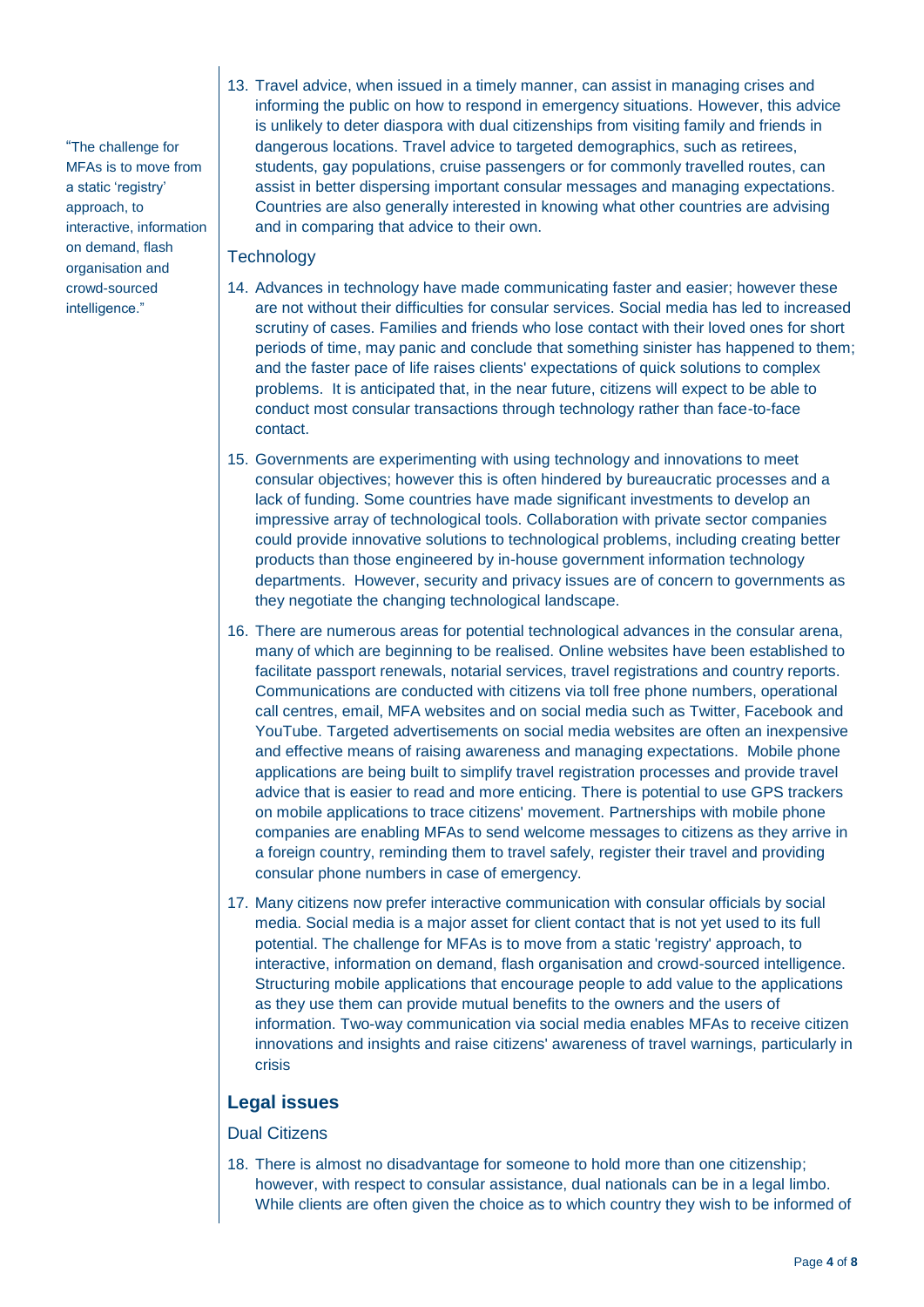" Levels of consular assistance can vary for dual citizens who require assistance in the country of their other citizenship"

"..., there is recognition that dual nationality can raise some very complex practical issues in the provision of consular service."

" When a child is held overseas by one parent without the consent of the other, facilitating a solution acceptable to both parties can be a long and difficult process."

their situation, they sometimes play countries off against each other to seek higher levels of consular assistance

- 19. Levels of consular assistance can vary for dual citizens who require assistance in the country of their other citizenship. Some countries provide the same level of support to citizens regardless of whether they are single or dual nationals. Other countries raised queries about the level of allegiance a citizen has to their country, questioning where the person is normally resident, where they pay taxes or whether they have voting rights, in order to determine whether they will provide assistance. Other countries assess whether the person has access to sufficient services as a result of their other nationality and whether they really do require further assistance from the other government. However, most countries undertook to provide consular assistance to citizens in special circumstances such as prisoners facing the death penalty.
- 20. Some countries, that do not recognise dual citizenship, will not allow other countries access to provide consular assistance to their dual nationals. Others that do not recognise dual citizenship have however entered into bilateral agreements to allow consular access under certain conditions, such as for clients who enter the country on the passport of their other nationality. While there is no consensus on defining nationality or how to manage dual or multiple nationals cases, there is recognition that dual nationality can raise some very complex practical issues in the provision of consular service.

#### Vienna Convention on Consular Relations (VCCR)

21. While many participants agreed that the Vienna Convention on Consular Relations (VCCR) is not perfect, there was a fear that opening it for review could jeopardise the minimum standards enshrined in the framework and inadvertently leave the Convention worse off. Yet, countries have an interest in many practical issues linked with the VCCR that they are interested to address. Client expectations clearly exceed the VCCR standards and the consular environment has evolved significantly in the last 50 years. To address some shortcomings, a number of countries have supplemented the VCCR with a variety of bilateral and regional agreements on issues such as notifications of arrest (including delays), access to detainees and dual nationals, or other work-arounds such as designating locally engaged staff as honorary consuls to give them broader consular service.

### **Vulnerable persons**

### Children

- 22. Globalisation of relationships and increased ease in international travel, have resulted in three main areas of consular concern affecting children: child abductions, surrogacy and adoption. Of these, child abductions are the most fraught. In broken families, the child can become a pawn in a dispute between spouses. Many multilateral instruments on the rights of the child underline the child's right to have access to both of their parents and this fundamental right appears to be a common ground across all cultures, legal systems and religions. When a child is held overseas by one parent without the consent of the other, facilitating a solution acceptable to both parties can be a long and difficult process.
- 23. Mediation can be an effective way to resolve these issues. Many, but not all, countries have ratified the Hague Convention on the Civil Aspects of International Child Abduction. In cases where the Convention applies, it has a tendency to become a very long process, sometimes taking years to resolve. An additional challenge is that the definition of the best interest of the child and how to assess risks to children can vary significantly across jurisdictions. Where one or more of the countries involved are not party to the Hague Convention and no alternate bilateral agreements exist, there is no process to organise the return of the child. Hague Convention countries encouraged non-Hague member states to develop dialogue to establish processes for the resolution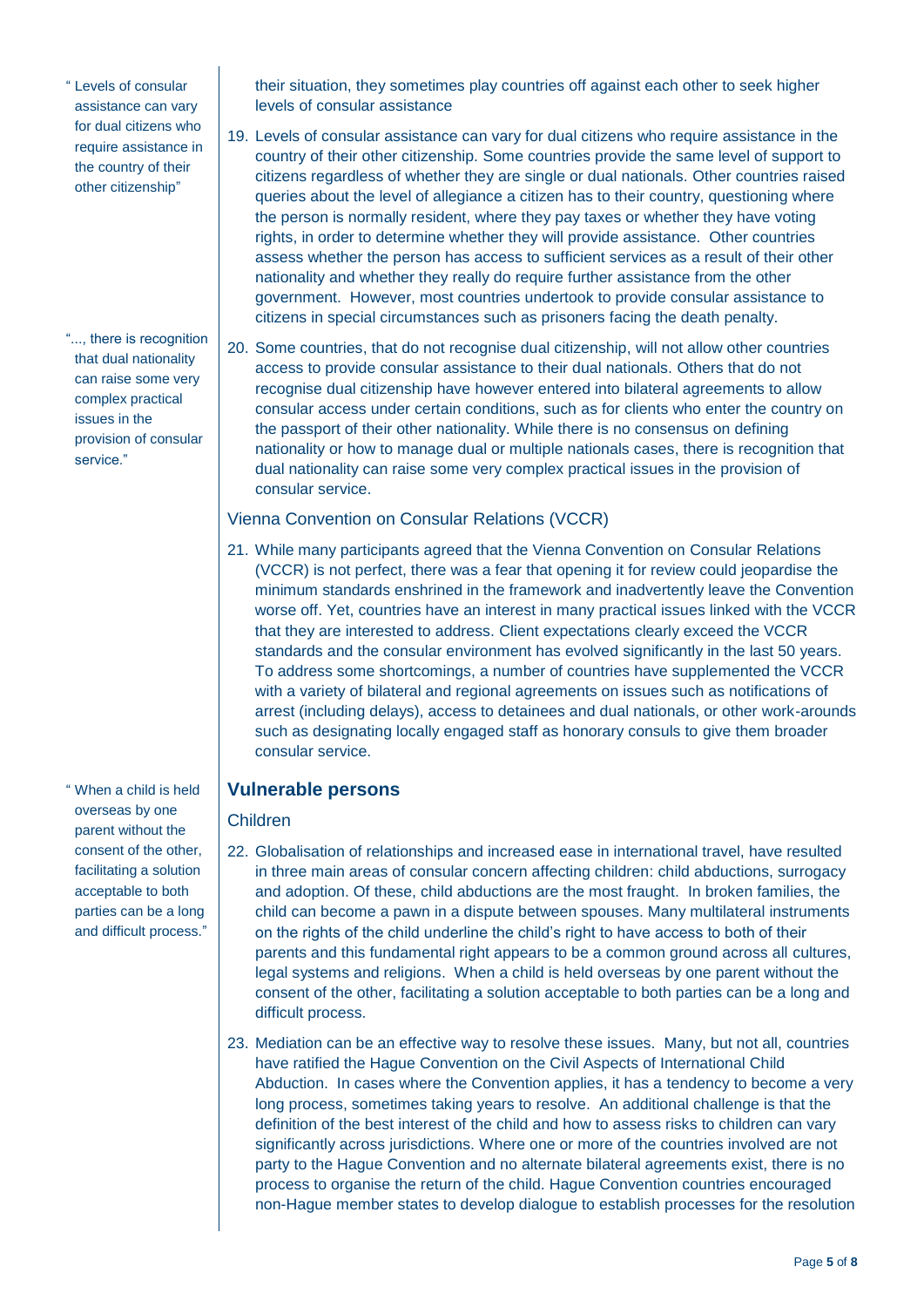"The Working Party on Mediation (the "Malta Process") was highlighted as an alternative mediation process that a number of countries are pursuing with a view to build bridges between Hague **Convention** signatories and those that are not".

"Assistance to victims of forced marriage overseas is a very sensitive issue."

"Privacy laws can complicate the provision of assistance by governments to travellers with mental health problems, or who are otherwise no longer competent to look after themselves."

of such cases. The Working Party on Mediation (the "Malta Process") was highlighted as an alternative mediation process that a number of countries are pursuing with a view to build bridges between Hague Convention signatories and those that are not. There was no disagreement that greater dialogue across cultures, through this Forum or elsewhere, would be helpful and that processes to resolve child abduction cases should be available to all parents.

24. Surrogacy is a growing concern for consular practitioners. In some countries commercial surrogacy is illegal with an extra-territorial application of this law. Domestically, many MFAs feel they have become the focal point on surrogacy issues as they often become the coordination agency on complex legal and immigration issues. Some countries called for the creation of a coordination body, which would be clearly known and able to be identified by others for surrogacy questions.

#### Women

25. Women are especially affected by irregular migration, human trafficking and early and forced marriages and female genital mutilation. Forced marriage as a consular issue has arisen largely due to changes in the demographics of populations. Difficulty in contacting the young women involved has led some MFAs to employ technological solutions such as SMS contacts and mobile phone applications. There were calls for specialised expertise on these complicated family law issues from academics, sociology, law and criminology experts. Assistance to victims of forced marriage overseas is a very sensitive issue. Unless the local police and other authorities are willing to assist, embassies are unable to interfere without breaking laws and potentially putting lives at risk.

## **Others**

- 26. Other vulnerable groups who require special consular assistance are foreign workers, people with mental health issues and medical tourists. Some countries have very significant numbers of their citizens working overseas, with the income generated by this work (remittances) supporting many family members in the sending country and contributing to its gross national product. These citizens may be undocumented or have their identity documents taken away from them by their employers. They can face problems of mistreatment and non-payment of salaries. They are often reluctant to contact their embassy for assistance and locating them can prove difficult. Countries affected by these issues are considering negotiating bilateral agreements, investigating implementation of welfare liability for employees by recruitment agents and engaging in closer vetting of recruitment agencies. Should cross-border recruitment agencies have some degree of accountability with respect to the basic safety and well-being of workers they bring into a country?
- 27. Privacy laws can complicate the provision of assistance by governments to travellers with mental health problems, or who are otherwise no longer competent to look after themselves. It can be difficult for consular officers to balance concern for a person's welfare, and facilitating contact between medical professionals in the host and sending countries, with respect for the person's privacy.
- 28. Medical tourism has gained momentum due to the ease and affordability of international travel, differences in health care costs in different regions, improvement in technology and standards of health care, and desire by clients to avoid procedural waiting times. There are numerous challenges associated with medical tourism, including the risk of infectious diseases, lack of certified medical tourism health providers, differences in health care standards, illegal purchase and harvesting of organs and tissues, different codes of practice, insurance issues and visa problems.

## **Ideas for the future**

Exchange of best practices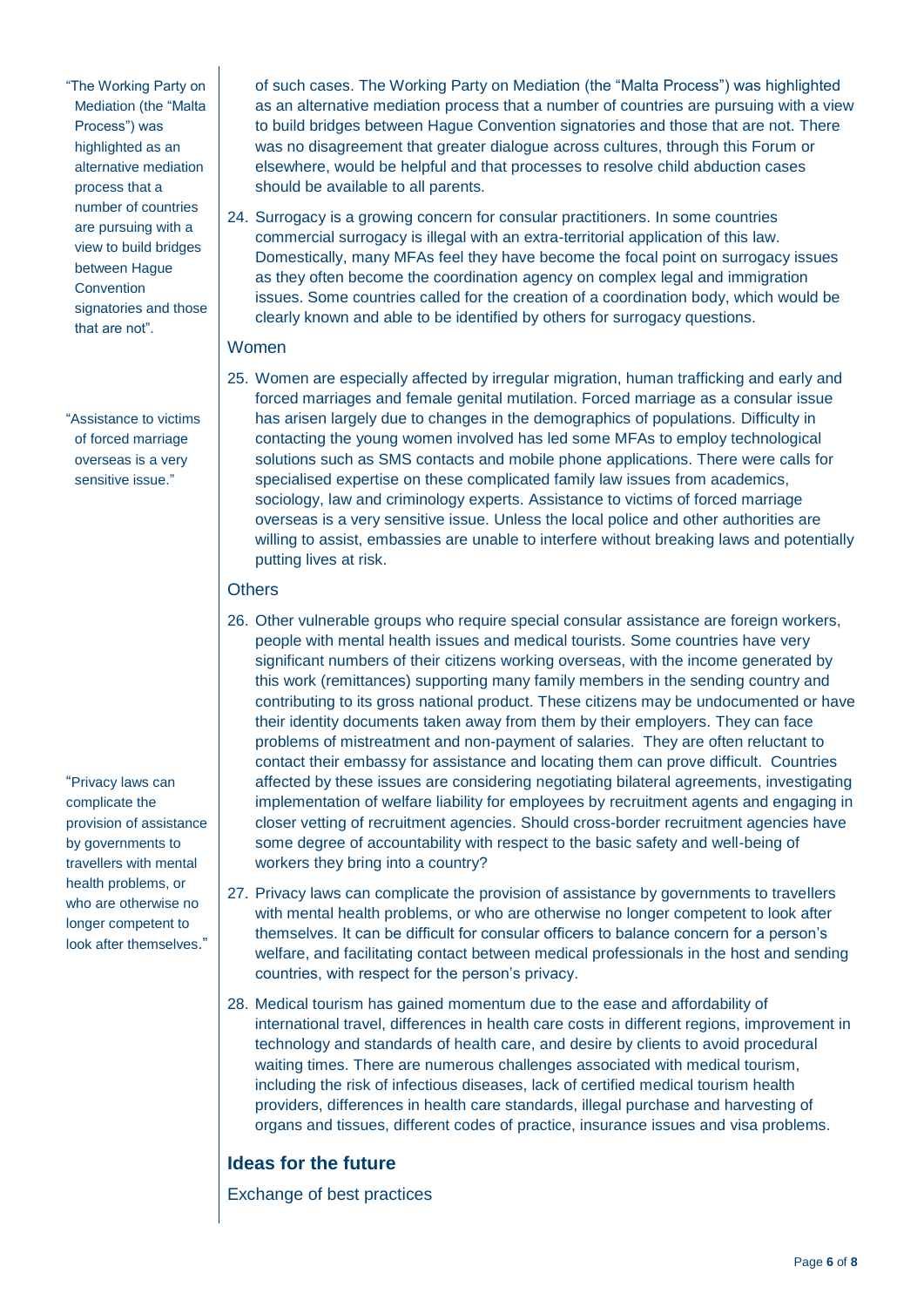"An exchange of lessons-learned, best practices and policies on common issues faced by governments will help countries to maximise their resources, avoid 'reinventing the wheel' when responding to the changing face of consular affairs and to facilitate collaboration"

"Cooperation instead of competition for resources on the ground in crisis situations can lead to improved efficiencies for all parties"

"...there is also an understanding that crises are ad hoc, situational and variable and that responses can be hard to predict and formalise."

"Greater academic understanding of consular issues can also benefit governments"

29. An exchange of lessons-learned, best practices and policies on common issues faced by governments will help countries to maximise their resources, avoid 'reinventing the wheel' when responding to the changing face of consular affairs and to facilitate collaboration. A platform for sharing this information could consist of a curated online database listing bilateral and regional agreements beyond the VCCR; and IT innovations, including examples of best practice in travel advice websites, mobile phone applications, widgets and other online programmes for consular assistance. This platform could also be useful to maintain updated key (senior consular official and alternate) consular contact information for each participating country.

#### **Cooperation**

- 30. Mutual gains can also be obtained by increased cooperation and collaboration in areas of common interest including crisis response and consular training. Cooperation instead of competition for resources on the ground in crisis situations can lead to improved efficiencies for all parties. Cooperation on scenario planning, declassified lessons learned exercises, as well as joint demarches to host governments in crisis situations can help maximise resources, improve crisis response, avoid duplicating effort and avoid countries hindering each other in such time sensitive situations.
- 31. While there is a desire to formalise agreements to cooperate in crisis situations, there is also an understanding that crises are ad hoc, situational and variable and that responses can be hard to predict and formalise. Not every country is involved in every crisis and pre-prepared response formulae may not always apply. Efforts to cooperate may also be hampered by fears that countries will be motivated to look after their own citizens ahead of assisting others. There is, however, scope to list and develop more standard procedures in terms of cooperation in crisis situations and diplomatic requirements when conducting evacuations.
- 32. Other avenues for improving efficiency and maximising resources are through colocation, co-protection and co-representation of countries in both crisis situations and also more routine consular representation. Consultations on and alignment of travel advice with like-minded countries or regional partners can help manage client and political expectations. Some participants suggested that countries could even jointly develop service delivery tools or build upon the experiences of others.

#### Liaison with external partners

- 33. Governments should pursue more structured dialogue with external partners involved in consular affairs, such as the travel industry, legal officials, NGOs, technology companies and academia. There has been little academic research into consular themes. However, if research is reframed in a language that is more appealing to academics, such as studies on the conditions for an individual's security outside of state borders, they may be more receptive to conducting this research.
- 34. Countries could consider jointly engaging academics to translate policy dilemmas into research themes on issues such as: global trends affecting the consular function; technological innovation; politically complex legal issues; expectation management; the limits of state -v- individual responsibility; how to leverage private sector influence in consular work; compiling an inventory of lessons learnt from past crises; or assistance in drafting a consular agreement template. Collaborative studies could be conducted between consular and other disciplines such as public diplomacy. Greater academic understanding of consular issues can also benefit governments as they can raise the profile of consular issues and can be seen as more authoritative in responding to media enquiries on consular themes. Think-tanks and academia could be helpful in designing simulations and scenarios involving government and other stakeholders on consular issues. An academic research network on consular issues could play a role in reinforcing the importance of consular work.
- 35. The International Law Commission may also be willing to be approached to conduct research on existing bilateral consular agreements. This research could be conducted